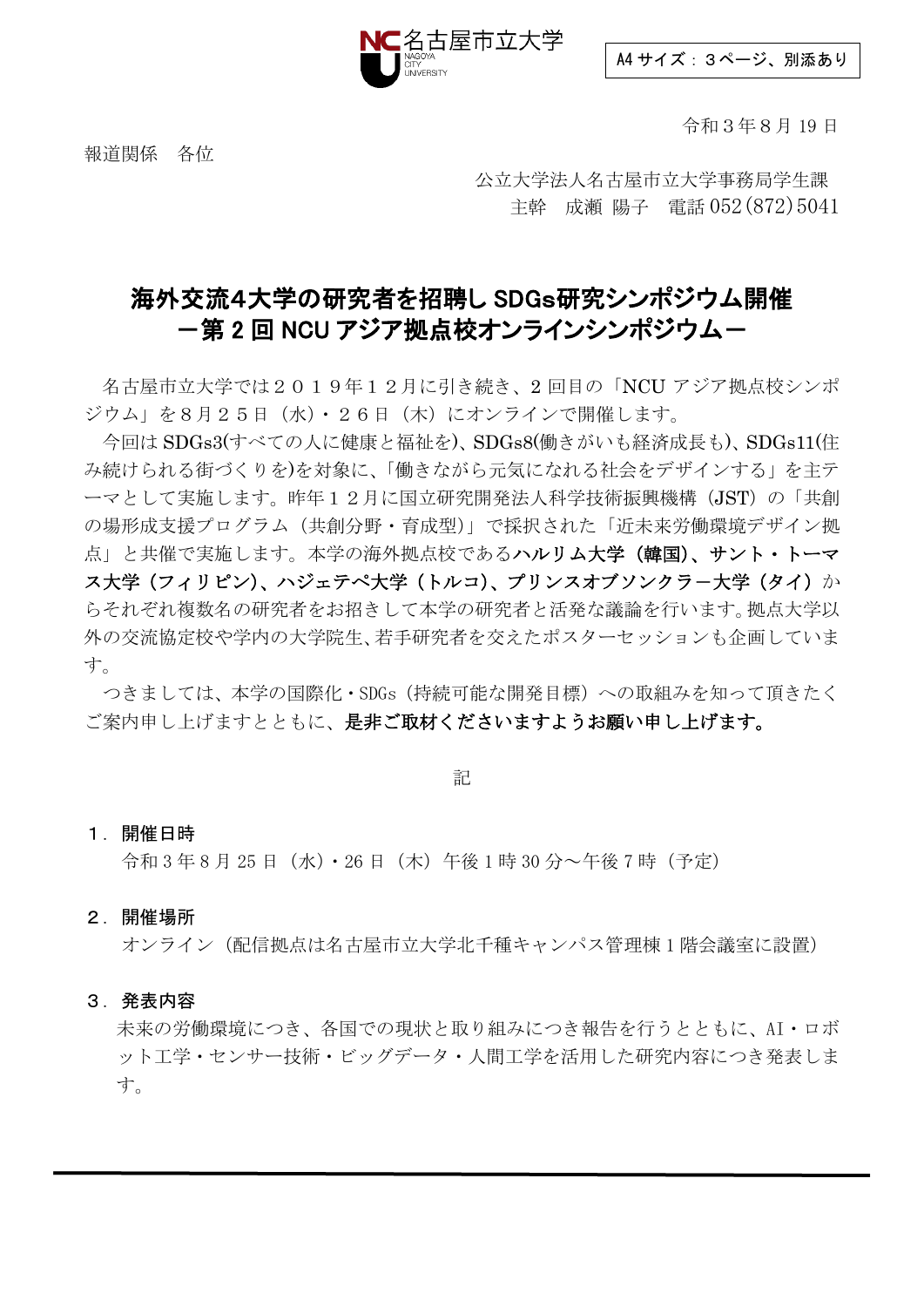

#### 4.主催・共催・後援

主催:名古屋市立大学 共催:名古屋市立大学近未来労働環境デザイン拠点 後援:国立研究開発法人科学技術振興機構、名古屋市

### 5.日程概要

8月25日 (水) 開会の辞 13:30~ 第1セッション発表(未来の労働環境)13:45~ ポスターセッション 16:00~ 第2セッション発表(センシングとメンタルヘルス)17:00~ 8月26日(木) 名古屋市の魅力紹介(名古屋観光コンベンションビューロー) 第3セッション発表(ヘルスケアと医療機器・器具)13:45~ ポスターセッション 16:00~ 第4セッション発表(医療現場の労働環境)17:00~ ポスターセッション表彰式 18:30~

#### 6.その他

発表での使用言語は英語です。(質疑応答は一部通訳も交えて行います。)

※ご取材の申込 事前に別添取材申込書により、FAX にてお申し込みください。開催後資料提供のみに も対応致しますので、ご要望の場合はご連絡ください。 (1)申込締切: 令和 3 年 8 月 23 日(月)午後 5 時まで (2)申 込 先: 名古屋市立大学事務局学生課国際交流係 FAX: 052-872-5044 (3)問合せ先: 同上 TEL:052-872-5041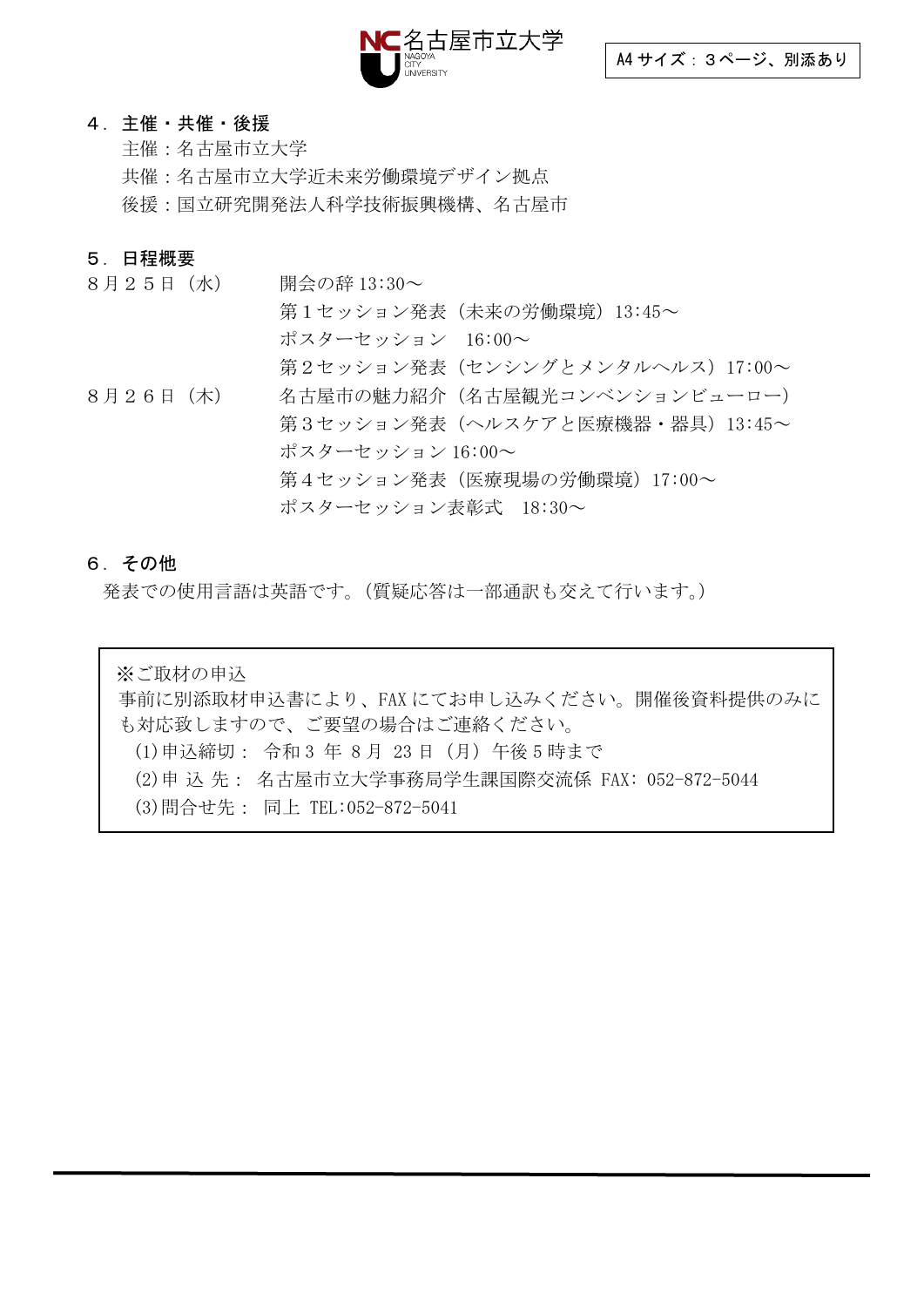

A4 サイズ:3ページ、別添あり

あて先:公立大学法人名古屋市立大学事務局学生課 行

FAX:052-872-5044

日付:令和3年8月 日

### 第 2 回 NCU アジア拠点校シンポジウム オンライン開催

### 取材申込書

貴社名

連絡先(※当日連絡がとれるもの)

※当日取材される(予定でも可)方の氏名と、該当する箇所に○印をご記入ください。

|       | 取材者 氏名 (ふりがな) |
|-------|---------------|
| $1$ . | 記者            |
|       | カメラ           |
|       | その他           |
| $2$ . | 記者            |
|       | カメラ           |
|       | その他           |
| 3.    | 記者            |
|       | カメラ           |
|       | その他           |
| $4$ . | 記者            |
|       | カメラ           |
|       | その他           |
| 5.    | 記者            |
|       | カメラ           |
|       | その他           |
| 備考    |               |
|       |               |
|       |               |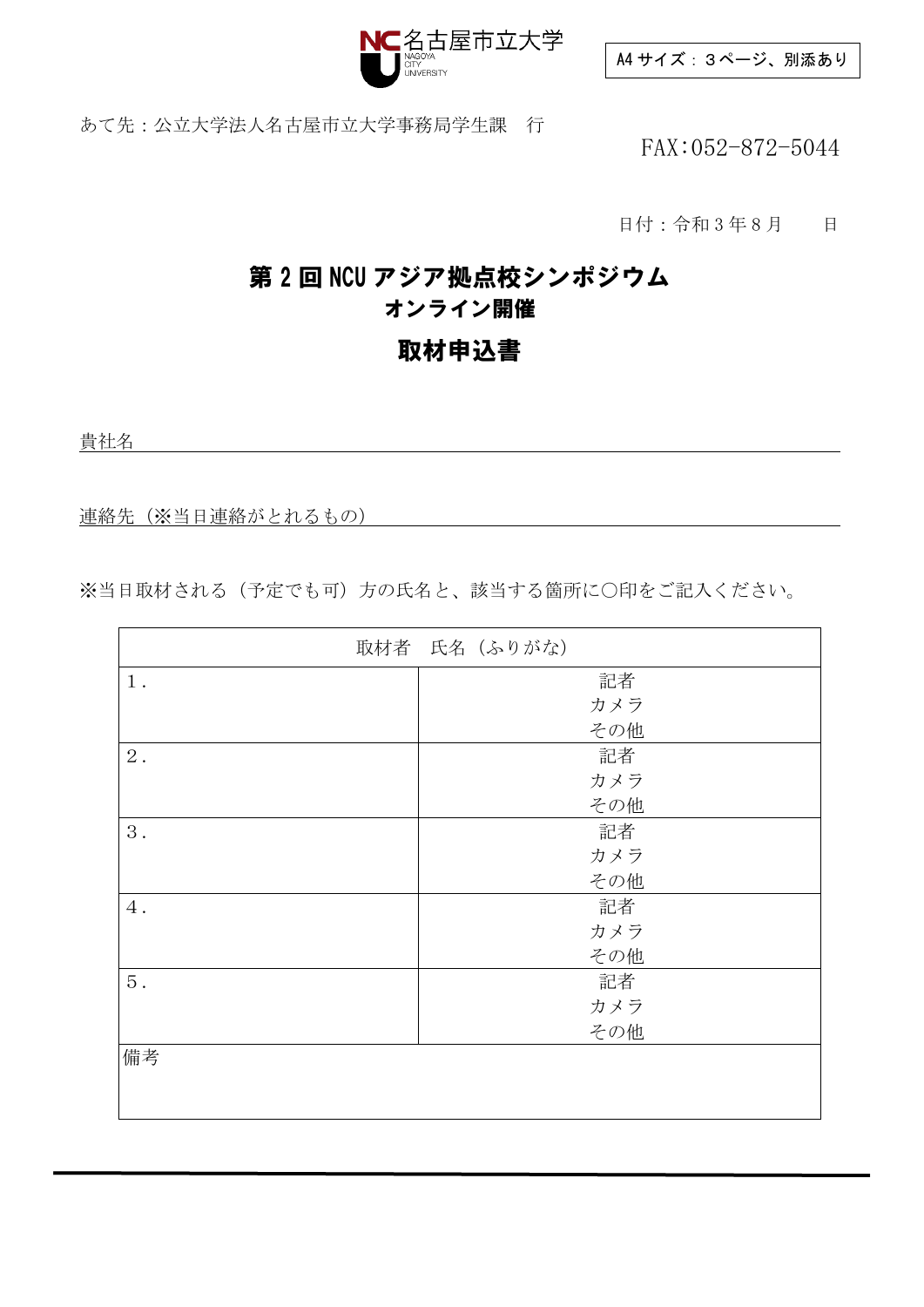2<sup>nd</sup> NCU Contact Points in Asia Symposium 2021 **第2回 名古屋市立大学 アジア拠点校シンポジウム 2021**



# **Designing Healthy Work Environment** Think about SDGs -

**働きながら元気になれる社会をデザインする**



学内から参加の皆さまへ To NCU audience 医学研究科·医学部研究棟11階講義室(小)での聴講も可能です。

 $\blacksquare$ 

m.

1 I I

- ▶入室時には手指の消毒または手洗いをお願いします。 ▶マスクの着用をお願いします。
- ▶窓を開放して換気を行います。 ▶講義室内は一方通行とします。

ŕ

- 
- $\blacktriangleright$ 講義室の定員は50名とします。 アンチング アンチング トキ調不良の場合は、利用できません。



ПĒ n n

m m

▶愛知県に緊急事態宣言が発出されている場合は開設しませんので、予めご了承ください。

| 主催  Host ˈ   | 名古屋市立大学 Nagoya City University                                                                    | 名古屋市立大学海外拠点設置合意校<br>NCU Contact Points (2021年5月現在) As of May 2021 |                                                               |
|--------------|---------------------------------------------------------------------------------------------------|-------------------------------------------------------------------|---------------------------------------------------------------|
|              | 共催   Co-Host   名古屋市立大学近未来労働環境デザイン拠点<br>NCU Hub for Work Environment Design                        |                                                                   |                                                               |
| 後援   Support | _国立 <u>研究</u> 開発法人科学技術振興機構_<br>Japan Science and Technology Agency<br>名古屋市 City of Nagoya (50 音順) |                                                                   | Hacettepe University (Turkey) Hallym University (South Korea) |
|              | 問合先   Contact   名古屋市立大学 学生課国際交流係<br>E-mail: ryugaku@sec.nagoya-cu.ac.jp                           | University of Santo Tomas (Philippines)                           | Prince of Songkla University (Thailand)                       |

**2021年5月 名古屋市立大学SDGsセンター開設**